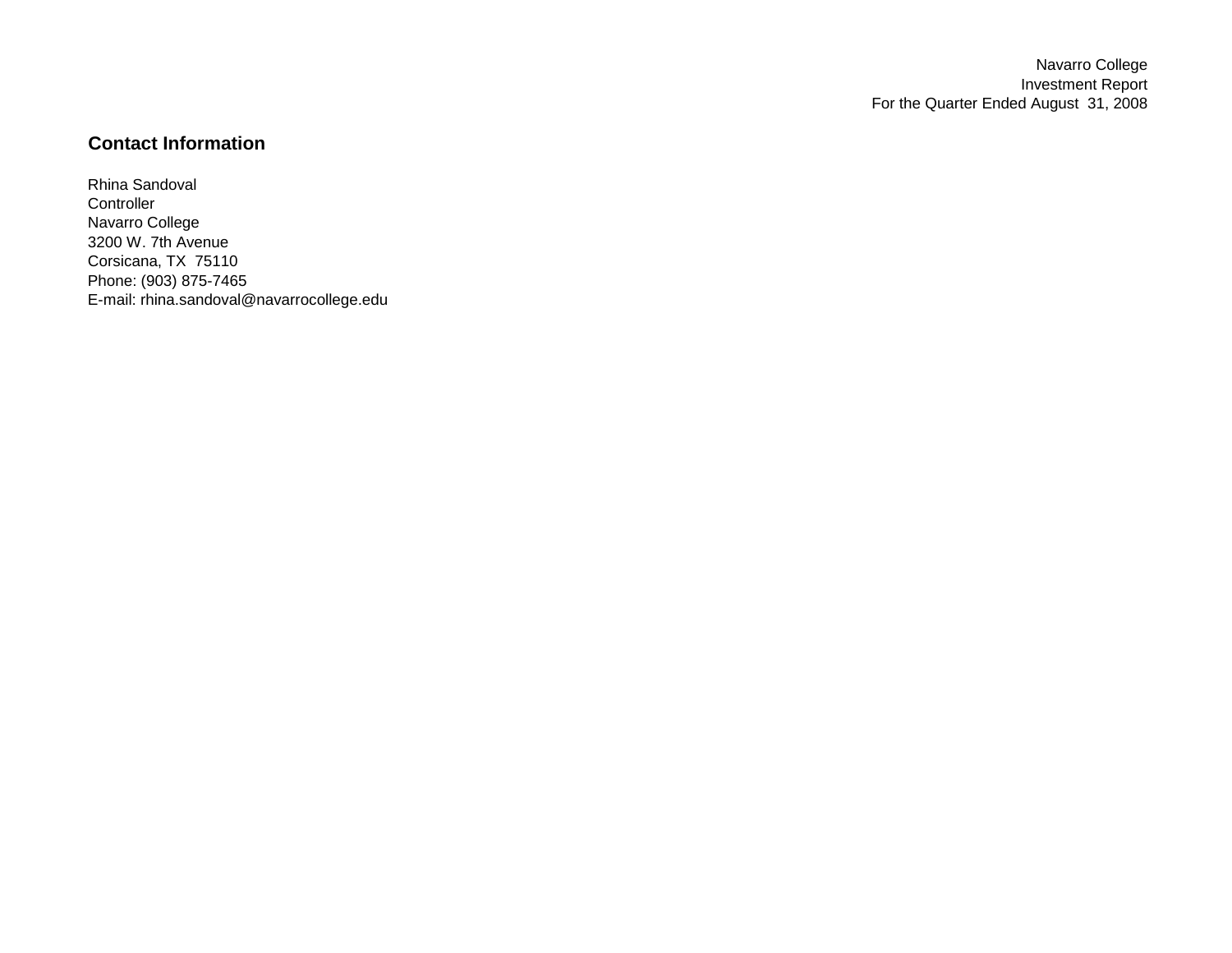# NAVARRO COLLEGE INVESTMENT REPORT FOR THE QUARTER ENDED AUGUST 31, 2008

| <b>TYPE OF INVESTMENT</b>                                                                                         | <b>BEGINNING</b><br><b>BOOK VALUE</b><br>05/31/08 | <b>ENDING</b><br><b>ADDITIONS/</b><br><b>CHANGES</b><br><b>BOOK VALUE</b><br><b>FOR PERIOD</b><br>08/31/08 |              | <b>BEGINNING</b><br><b>MARKET VALUE</b><br>05/31/08 | <b>ENDING</b><br><b>MARKET VALUE</b><br>08/31/08 |  |
|-------------------------------------------------------------------------------------------------------------------|---------------------------------------------------|------------------------------------------------------------------------------------------------------------|--------------|-----------------------------------------------------|--------------------------------------------------|--|
| <b>Public Funds Interest Bearing Checking/Savings</b>                                                             |                                                   |                                                                                                            |              |                                                     |                                                  |  |
| Chase High Yield Savings - Account #591684 (E&G)<br>Due Date: Open - Current Rate @1.620%<br>Purchased 4/3/08     | 500,000.00                                        |                                                                                                            | 500,000.00   | 502,115.62                                          | 504,635.41                                       |  |
| Chase High Yield Savings - Account #464257 (Agency)<br>Due Date: Open - Current Rate @1.570%<br>Purchased 4/15/08 | 100,000.00                                        |                                                                                                            | 100,000.00   | 100,332.94                                          | 100,871.65                                       |  |
| Chase High Yield Savings - Account #591841 (Schol)<br>Due Date: Open - Current Rate @1.570%<br>Purchased 4/15/08  | 205,000.00                                        |                                                                                                            | 205,000.00   | 205,682.54                                          | 206,786.90                                       |  |
| Chase High Yield Savings - Account #611177 (E&G)<br>Due Date: Open - Current Rate @2.160%<br>Purchase 6/30/08     |                                                   | 500,000.00                                                                                                 | 500,000.00   |                                                     | 501,601.73                                       |  |
| Chase High Yield Savigns - Account #611110 (Schol)<br>Due Date: Open - Current Rate @2.160%<br>Purchase 6/30/08   |                                                   | 500,000.00                                                                                                 | 500,000.00   |                                                     | 501,601.73                                       |  |
| Chase High Yield Savings Account #891559 (Plant)<br>Due Date: Open - Current Rate @ 1.540%<br>Purchased 5/16/07   | 450,086.48                                        | (450,086.48)                                                                                               |              | 452,199.01                                          |                                                  |  |
| Chase High Yield Savings Account #892011 (R&S)<br>Due Date: Open - Current Rate @ 1.590%<br>Purchased 11/19/07    | 573,955.73                                        | (573, 955.73)                                                                                              |              | 574,862.56                                          |                                                  |  |
| Chase High Yield Savings - Account #892185 (E&G)<br>Due Date: Open - Current Rate @2.75%<br>Purchased 3/24/08     | 500,000.00                                        | (500,000.00)                                                                                               |              | 502,451.23                                          |                                                  |  |
| Subtotal                                                                                                          | 2,329,042.21 \$<br>- \$                           | $(524, 042.21)$ \$                                                                                         | 1,805,000.00 | \$<br>2,337,643.90 \$                               | 1,815,497.42                                     |  |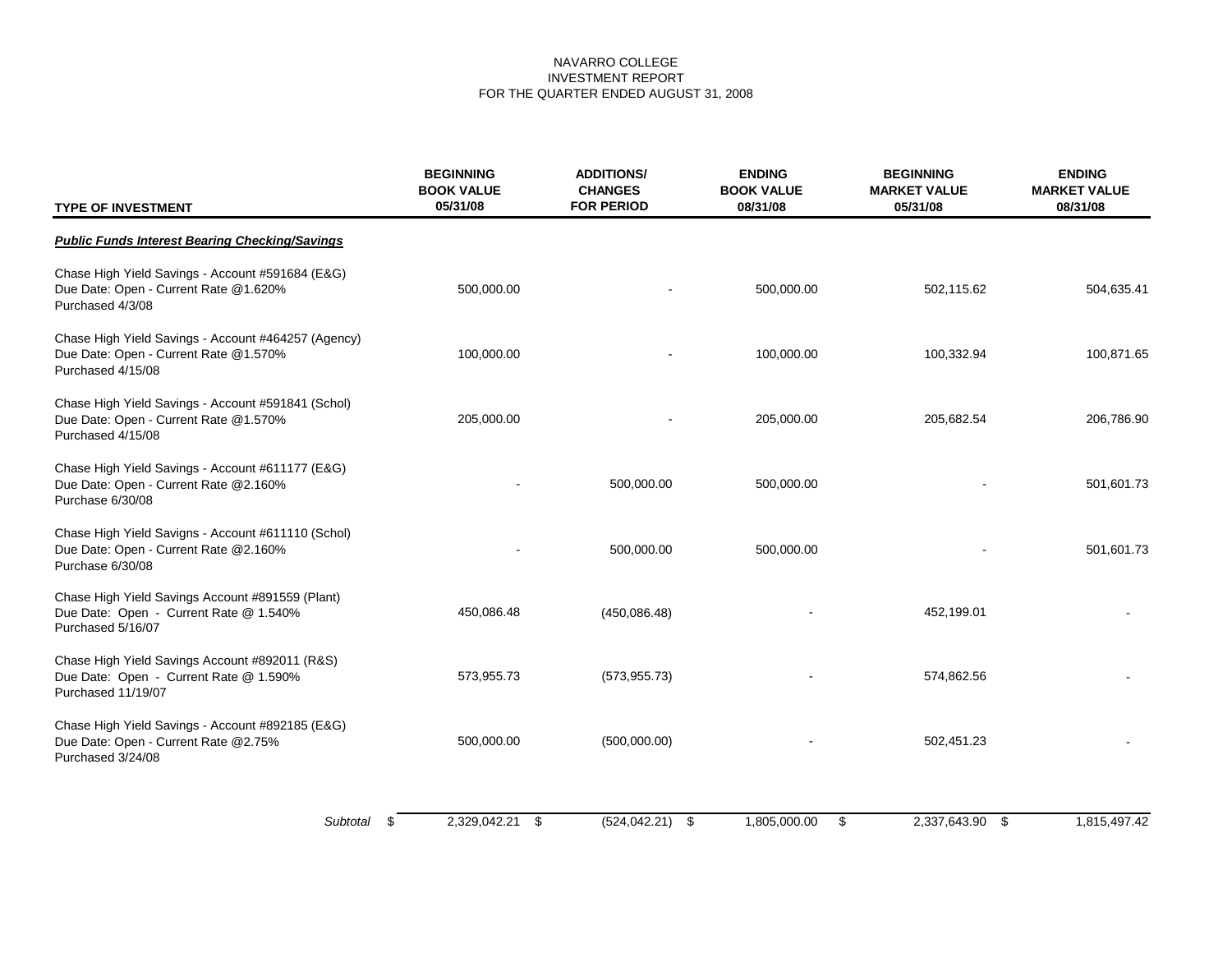# NAVARRO COLLEGE INVESTMENT REPORT FOR THE QUARTER ENDED AUGUST 31, 2008

| <b>TYPE OF INVESTMENT</b>                                                                                   | <b>BEGINNING</b><br><b>BOOK VALUE</b><br>05/31/08 | <b>ADDITIONS/</b><br><b>CHANGES</b><br><b>FOR PERIOD</b> | <b>ENDING</b><br><b>BOOK VALUE</b><br>08/31/08 | <b>BEGINNING</b><br><b>MARKET VALUE</b><br>05/31/08 | <b>ENDING</b><br><b>MARKET VALUE</b><br>08/31/08 |  |
|-------------------------------------------------------------------------------------------------------------|---------------------------------------------------|----------------------------------------------------------|------------------------------------------------|-----------------------------------------------------|--------------------------------------------------|--|
| <b>Certificates of Deposit</b>                                                                              |                                                   |                                                          |                                                |                                                     |                                                  |  |
| State Farm Bank CD #819342 (Aux)<br>Due 9/28/08 @5.440% Yield<br>Purchased 10/02/06                         | 100,000.00                                        |                                                          | 100,000.00                                     | 109,241.00                                          | 110,708.76                                       |  |
| Citizens National Bank-Henderson CD #677159 (Schol)<br>Due 8/1/09 @ 5.0500% Rate<br>Purchased 08/01/07      | 250,000.00                                        |                                                          | 250,000.00                                     | 250,830.14                                          | 250,830.14                                       |  |
| First Bank & Trust Company - CD #5006220 (E&G)<br>Due 10/18/08 @ 4.60% Rate<br>Purchased 10/18/07           | 100,000.00                                        |                                                          | 100,000.00                                     | 102,848.22                                          | 104,007.67                                       |  |
| Community National Bank & Trust of TX - CD #17121 (Schol)<br>Due 11/5/08 @ 4.340% Rate<br>Purchased 11/5/07 | 179,000.00                                        |                                                          | 179,000.00                                     | 183,427.04                                          | 185,385.15                                       |  |
| Community National Bank & Trust of TX - CD #17979 (Schol)<br>Due 1/18/09 @4.340% Rate<br>Purchased 1/18/08  | 640,000.00                                        |                                                          | 640,000.00                                     | 650,197.22                                          | 657,198.29                                       |  |
| Chase - CD #833387 (E&G)<br>Due 11/28/08 @ 2.2700% Rate<br>Purchased 5/28/08                                | 1,500,000.00                                      |                                                          | 1,500,000.00                                   | 1,500,279.86                                        | 1,508,862.33                                     |  |
| Community National Bank & Trust of TX - CD #119607 (E&G)<br>Due 12/1/08 @2.390%<br>Purchased 5/28/08        | 1,000,000.00                                      |                                                          | 1,000,000.00                                   | 1,000,196.44                                        | 1,006,220.55                                     |  |
| Chase - CD #754850 (Aux)<br>Due 01/03/09 @ 2.55% Rate<br>Purchased 7/3/08                                   |                                                   | 750,000.00                                               | 750,000.00                                     |                                                     | 753,091.44                                       |  |
| Community National Bank & Trust of TX - CD #120322 (E&G)<br>Due 02/28/09 @ 2.750% Rate<br>Purchased 8/28/08 |                                                   | 3,000,000.00                                             | 3,000,000.00                                   |                                                     | 3,000,000.00                                     |  |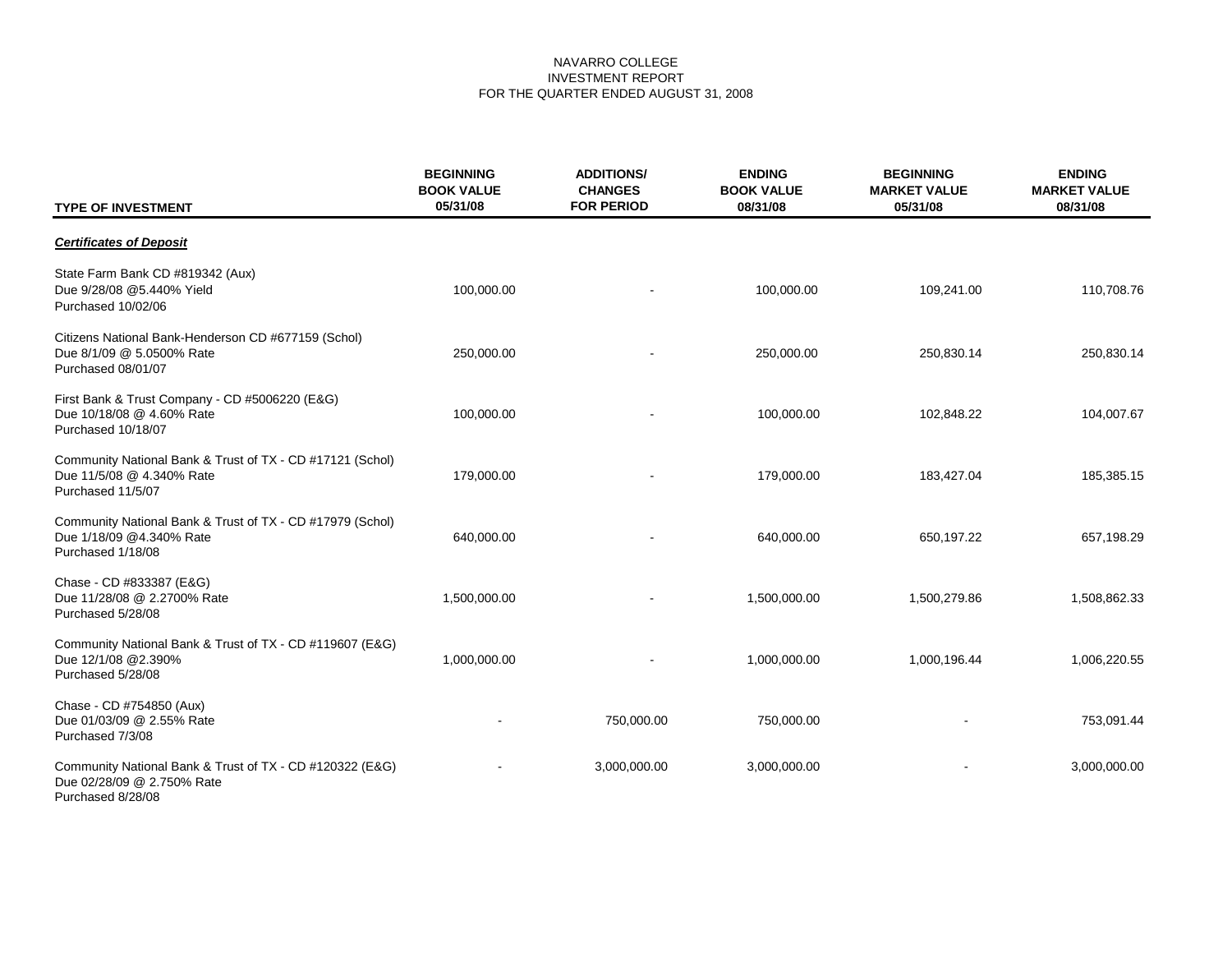# NAVARRO COLLEGE INVESTMENT REPORT FOR THE QUARTER ENDED AUGUST 31, 2008

| <b>TYPE OF INVESTMENT</b>                                                                                                                      |          |     | <b>BEGINNING</b><br><b>BOOK VALUE</b><br>05/31/08 |    | <b>ADDITIONS/</b><br><b>CHANGES</b><br><b>FOR PERIOD</b> |     | <b>ENDING</b><br><b>BOOK VALUE</b><br>08/31/08 |     | <b>BEGINNING</b><br><b>MARKET VALUE</b><br>05/31/08 |      | <b>ENDING</b><br><b>MARKET VALUE</b><br>08/31/08 |  |
|------------------------------------------------------------------------------------------------------------------------------------------------|----------|-----|---------------------------------------------------|----|----------------------------------------------------------|-----|------------------------------------------------|-----|-----------------------------------------------------|------|--------------------------------------------------|--|
| Chase - CD #754850 (Aux)<br>Due 7/3/08 @4.130%<br>Purchased 1/3/08                                                                             |          |     | 750,000.00                                        |    | (750,000.00)                                             |     |                                                |     | 762,644.59                                          |      |                                                  |  |
| Community National Bank & Trust of TX - CD #18628 (E&G)<br>Due 08/29/08 @ 2.730%<br>Purchased 2/29/08                                          |          |     | 500,000.00                                        |    | (500,000.00)                                             |     |                                                |     | 503,440.55                                          |      |                                                  |  |
|                                                                                                                                                | Subtotal | \$. | 5,019,000.00                                      | \$ | 2,500,000.00                                             | -\$ | 7,519,000.00 \$                                |     | 5,063,105.06                                        | - \$ | 7,576,304.33                                     |  |
| <b>U.S. Government Securities</b>                                                                                                              |          |     |                                                   |    |                                                          |     |                                                |     |                                                     |      |                                                  |  |
| U.S. Treasury Bill (E&G & Schol)<br>Due 6/30/08 @ 5.125% Yield<br>CUSIP #912828FJ4 (4.96% Rate)<br>Purchased 6/28/07 Par \$1,000,000           |          |     | 1,000,000.00                                      |    | (1,000,000.00)                                           |     |                                                |     | 1,023,155.34                                        |      |                                                  |  |
|                                                                                                                                                | Subtotal | -8  | 1,000,000.00                                      | \$ | $(1,000,000.00)$ \$                                      |     |                                                | \$  | $1,023,155.34$ \$                                   |      |                                                  |  |
| <b>U.S. Government Agency Securities</b>                                                                                                       |          |     |                                                   |    |                                                          |     |                                                |     |                                                     |      |                                                  |  |
| Federal National Mortgage Association (Schol)<br>Due 3/03/09 @ 3.60% Yield<br>CUSIP #3136F5DZ1 (3.60% Rate)<br>Purchased 3/03/04 Par \$350,000 |          |     | 350,000.00                                        |    |                                                          |     | 350,000.00                                     |     | 361,840.07                                          |      | 357,492.28                                       |  |
|                                                                                                                                                | Subtotal | \$  | 350,000.00                                        | \$ | $\sim$                                                   | \$  | 350,000.00                                     | \$  | 361,840.07                                          | -\$  | 357,492.28                                       |  |
|                                                                                                                                                | TOTAL \$ |     | 8,698,042.21                                      | \$ | 975,957.79                                               | \$  | 9,674,000.00                                   | -\$ | 8,785,744.37                                        | \$   | 9,749,294.03                                     |  |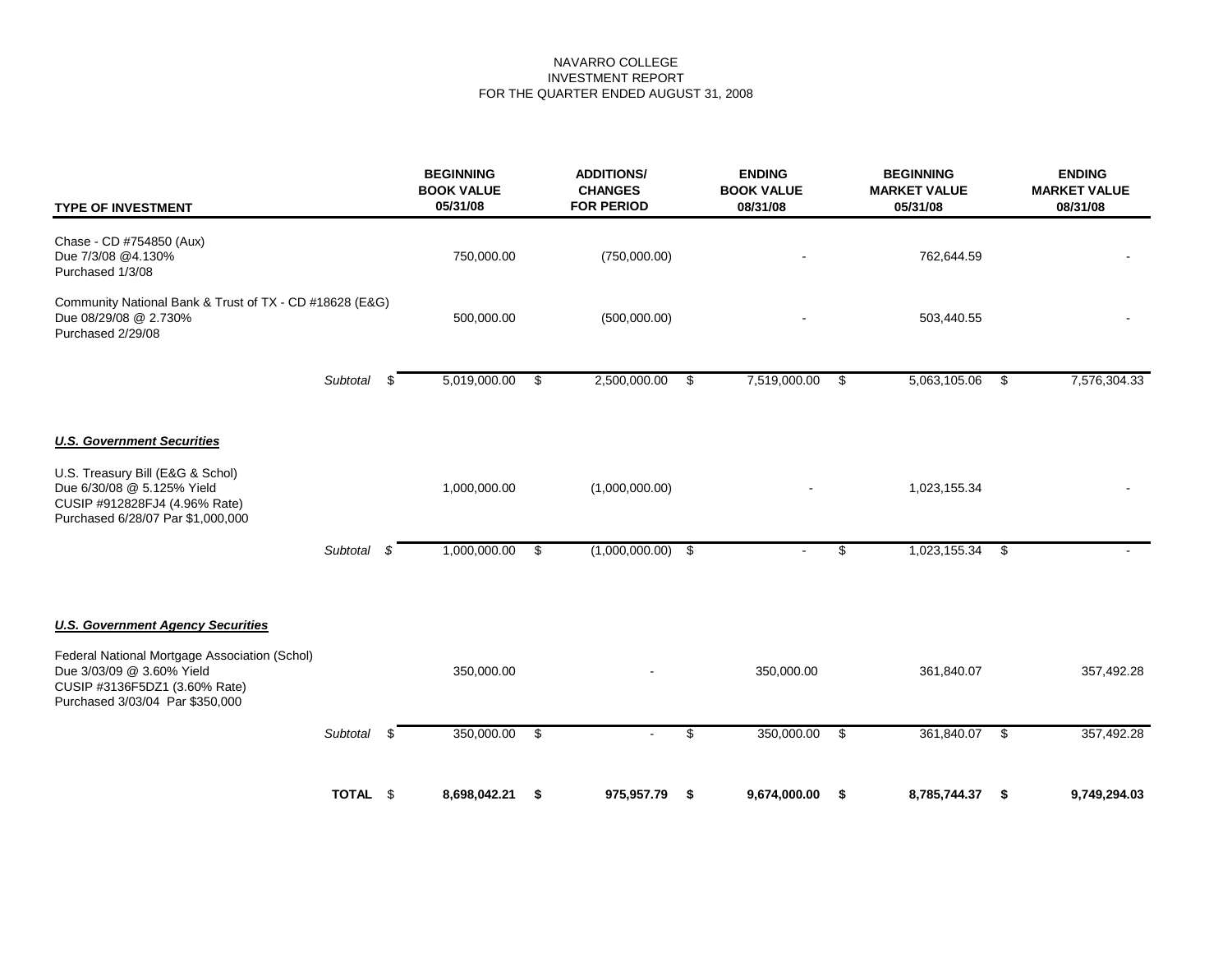#### **RECAP OF INVESTMENTS BY FUND**

# NAVARRO COLLEGE INVESTMENT REPORT RECAP FOR THE QUARTER ENDED, AUGUST 31, 2008

| <b>TYPE OF INVESTMENT</b>                                                                                                          |      | <b>ENDING</b><br><b>BOOK VALUE</b><br>08/31/08 | <b>Educational and</b><br><b>General Fund</b> | <b>Debt Service</b><br><b>Fund</b> | <b>Auxiliary</b><br><b>Fund</b> | Agency<br>Fund | Plant<br><b>Fund</b> | <b>Student</b><br><b>Financial</b><br><b>Aid Fund</b> |
|------------------------------------------------------------------------------------------------------------------------------------|------|------------------------------------------------|-----------------------------------------------|------------------------------------|---------------------------------|----------------|----------------------|-------------------------------------------------------|
| Chase - High Balance Savings Account #591684                                                                                       |      | 500,000.00                                     | 500,000.00                                    |                                    |                                 |                |                      |                                                       |
| Chase - High Balance Savings Account #611177                                                                                       |      | 500,000.00                                     | 500,000.00                                    |                                    |                                 |                |                      |                                                       |
| Chase-High Balance Savings Account #464257                                                                                         |      | 100,000.00                                     |                                               |                                    |                                 | 100,000.00     |                      |                                                       |
| Chase-High Balance Savings Account #591841                                                                                         |      | 205,000.00                                     |                                               |                                    |                                 |                |                      | 205,000.00                                            |
| Chase-High Balance Savings Account #611110                                                                                         |      | 500,000.00                                     |                                               |                                    |                                 |                |                      | 500,000.00                                            |
| Chase - CD #83387                                                                                                                  |      | 1,500,000.00                                   | 1,500,000.00                                  |                                    |                                 |                |                      |                                                       |
| Chase - CD #54850                                                                                                                  |      | 750,000.00                                     |                                               |                                    | 750,000.00                      |                |                      |                                                       |
| Citizens National Bank - CD #677159                                                                                                |      | 250,000.00                                     |                                               |                                    |                                 |                |                      | 250,000.00                                            |
| Community National Bank & Trust of TX - CD #120322                                                                                 |      | 3,000,000.00                                   | 3,000,000.00                                  |                                    |                                 |                |                      |                                                       |
| Community National Bank & Trust of TX - CD #119607                                                                                 |      | 1,000,000.00                                   | 1,000,000.00                                  |                                    |                                 |                |                      |                                                       |
| Community National Bank & Trust of TX - CD #17121                                                                                  |      | 179,000.00                                     |                                               |                                    |                                 |                |                      | 179,000.00                                            |
| Community National Bank & Trust of TX - CD #17979                                                                                  |      | 640,000.00                                     |                                               |                                    |                                 |                |                      | 640,000.00                                            |
| First Bank & Trust Co. - CD #006220                                                                                                |      | 100,000.00                                     | 100,000.00                                    |                                    |                                 |                |                      |                                                       |
| State Farm - CD #819342                                                                                                            |      | 100,000.00                                     |                                               |                                    | 100,000.00                      |                |                      |                                                       |
| FNMA CUSIP #3136F5DZ1                                                                                                              |      | 350,000.00                                     |                                               |                                    |                                 |                |                      | 350,000.00                                            |
|                                                                                                                                    | - \$ | 9,674,000.00 \$                                | 6,600,000.00 \$                               | $0.00$ \$                          | 850,000.00 \$                   | 100,000.00 \$  | 0.00~\$              | 2,124,000.00                                          |
| August 31, 2008 Benchmark Rates:                                                                                                   |      |                                                |                                               |                                    |                                 |                |                      |                                                       |
| <b>TexStar Local Government Investment Service</b><br>Rates and market values are from the August 31, 2008 The Wall Street Journal |      | 2.2120%                                        |                                               |                                    |                                 |                |                      |                                                       |
| <b>Federal Funds Rate</b>                                                                                                          |      | 2.0000%                                        |                                               |                                    |                                 |                |                      |                                                       |
| Merrill Lynch Ready Assets Trust                                                                                                   |      | 2.1800%                                        |                                               |                                    |                                 |                |                      |                                                       |
| Treasury Bill - 26 weeks                                                                                                           |      | 1.9250%                                        |                                               |                                    |                                 |                |                      |                                                       |
|                                                                                                                                    |      |                                                |                                               |                                    |                                 |                |                      |                                                       |
| Rates and market values are from Prosperity Bank as of August 31, 2008                                                             |      |                                                |                                               |                                    |                                 |                |                      |                                                       |
| Certificates of Deposit - Six Months                                                                                               |      | 2.0250%                                        |                                               |                                    |                                 |                |                      |                                                       |

We, the investment officers of Navarro College District, swear that, to the best of our knowledge, this report displays Navarro College's investment portfolio as of August 31, 2008. We further swear that transactions invol investment portfolio are in compliance with Navarro College's Investment Policy and Strategy and the provisions of the Public Funds Investment Act, Chapter 2256, and amendments of the Texas Government Code.

**Prepared by:** Date Investment Officer

Date Controller **Date** Investment Officer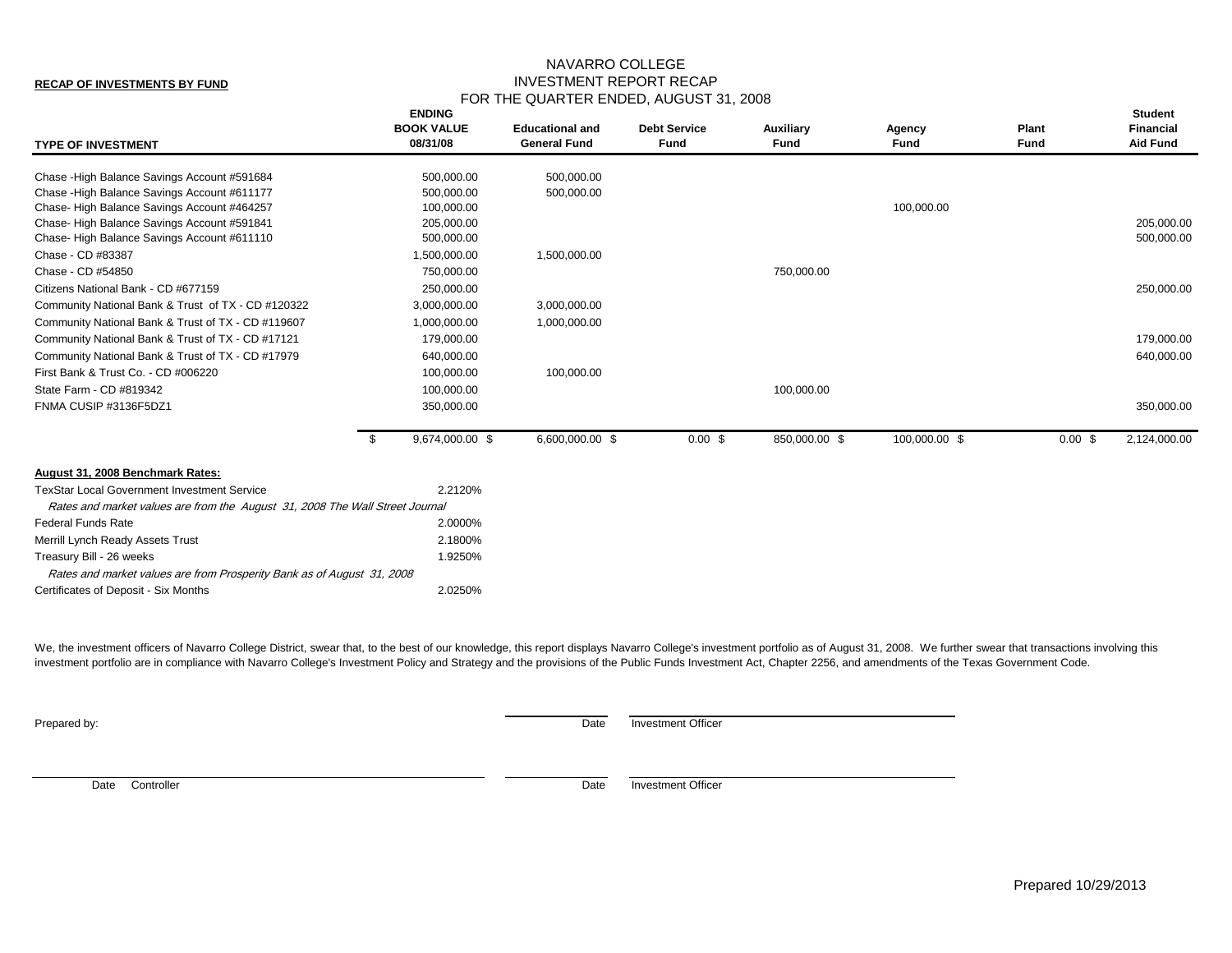# **Navarro College Investment Portfolio Maturity Schedule August 31, 2008**

| <b>MATURITY</b>      |             |    |               |
|----------------------|-------------|----|---------------|
| <b>MONTH</b>         | <b>YEAR</b> |    | <b>AMOUNT</b> |
| <b>Open Maturity</b> |             | \$ | 1,805,000.00  |
| <b>Jan-Dec</b>       | 2008        |    | 2,879,000.00  |
| Jan-Dec              | 2009        |    | 4,990,000.00  |
| <b>TOTAL:</b>        |             | S  | 9,674,000.00  |